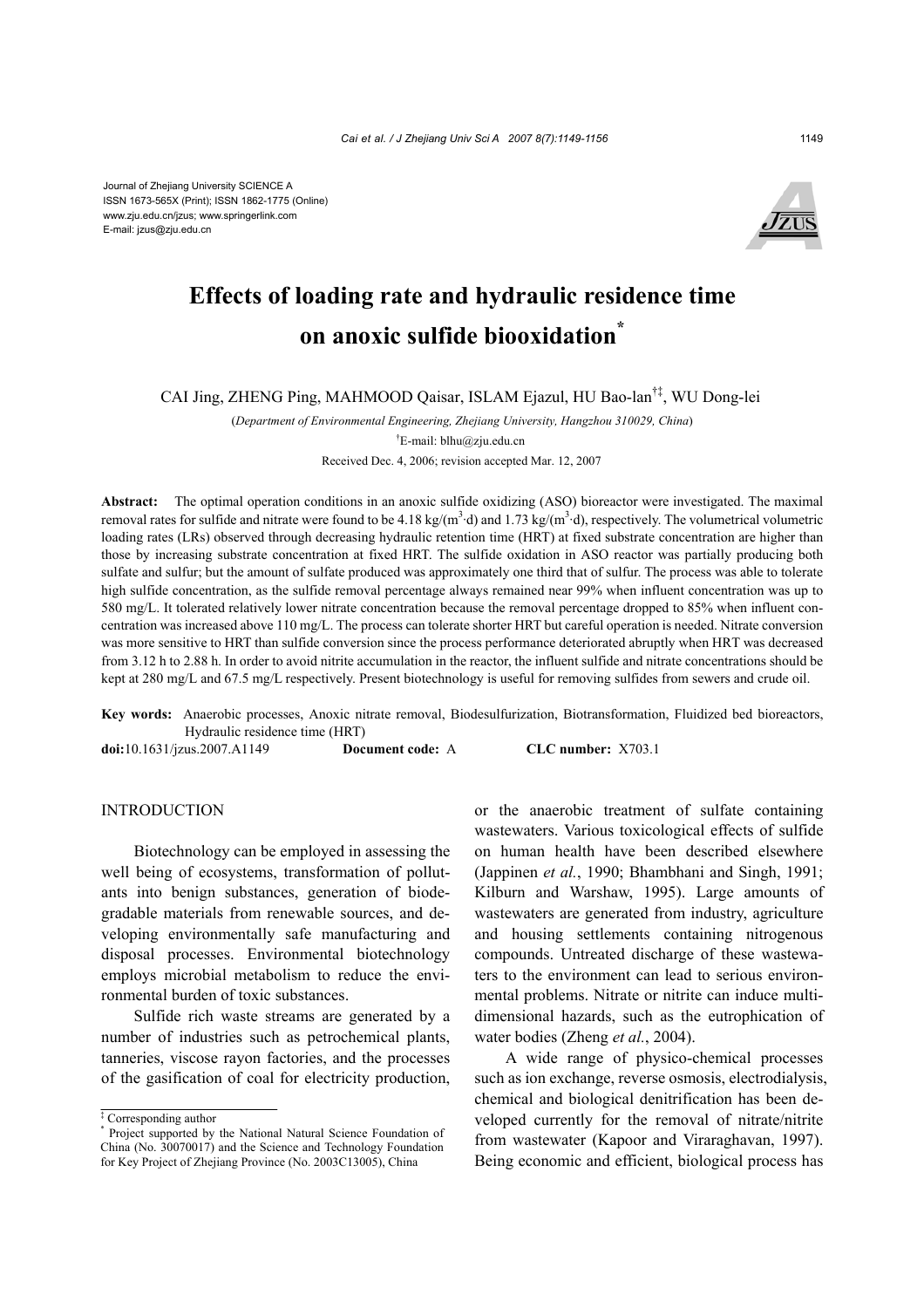been the most popular technology for wastewater treatment. It has been shown that some bacterial species like *Thiobacillus denitrificans* can oxidize sulfide to elemental sulfur simultaneously reducing nitrate to dinitrogen (Krishnakumar and Manilal, 1999). Because autotrophic denitrifiers utilize inorganic carbon compounds (such as  $CO<sub>2</sub>$ , HCO<sub>3</sub><sup>-</sup>) as their carbon source (Claus and Kutzner, 1985; Gayle *et al*., 1989), no organic carbon is needed as in heterotrophic denitrification implying less sludge production and thereby minimization of the excessive sludge disposal (Claus and Kutzner, 1985; Koenig and Liu, 1996; Zhang and Lampe, 1999). The anoxic sulfide oxidizing (ASO) process can also save the energy for aeration since the bacteria use nitrate instead of oxygen as electron acceptor. For such reasons, the ASO process has received much attention recently.

At the optimum pH value of 7.5 (Krishnakumar and Manilal, 1999), the sulfide exists in the form of HS<sup>-</sup>. During the ASO process, the actual chemical reactions are as follows:

$$
5HS^{-} + 8NO_3^{-} + 3H^{+} \rightarrow 5SO_4^{2-} + 4N_2 + 4H_2O
$$
  

$$
(\Delta G_m^{\theta} = -3848 \text{ kJ/mol}), \tag{1}
$$

$$
5HS^{-}+2NO_3^{-}+7H^{+}\rightarrow 5S+N_2+6H_2O
$$
  
( $\Delta G_m^{\theta}$ =-1264 kJ/mol), (2)

where  $\Delta G_m^{\theta}$  is standard free energy.

From the chemical Eqs.(1) and (2), it is obvious that the sulfide to nitrate ratio in the influent should be a key factor.

The objectives of this study were to assess the potential of the ASO process and to determine the optimal operational conditions.

# MATERIALS AND METHODS

# **ASO reactor**

The ASO reactor is an up flow reactor with biomass retention in a continuous mode of operation. Its schematic diagram is shown in Fig.1. The reactor is made of perspex with a working volume of 1.3 L. The synthetic influent is pumped through a peristaltic pump from the 5-L influent vessel to the reactor. The flow rate can vary between 0.6 to 12.5 L/d, which gives the possibility to operate at hydraulic residence time (HRT) between 2 and 0.1 d. A recycling pump is used to mix the influent (substrate) and sludge (biocatalyst) well and hence to decrease possible substrate inhibition. The ratio of recycling flow to the influent flow was set to about  $2.5 - 3$ . The temperature of the reactor can be controlled between 20 °C and 70 °C using a thermostat, although the normal operational temperature is 30 °C.



**Fig.1 The schematic presentation of experimental set up** 1: Influent tank; 2: Feeding pump; 3: Recycling port; 4: ASO reactor; 5: Effluent container; 6: Port to gas collector; 7: Gas collector containing water; 8: Recycling pump

## **Inoculum and enrichment of microbial communities**

Inoculum was taken from the anaerobic methanogenic reactor in Dengta Wastewater Treatment Plant (WWTP) located in Hangzhou City of China. Its total solids (TS) and volatile suspended solids (VSS) were 95.03 g/L and 68.68 g/L respectively, with VS/TS ratio of 0.72. The ASO reactor was operated under lithoautotrophic conditions where sulfide was used as electron donor and nitrate as electron acceptor to accomplish denitrification. For the initial one month the reactor was fed with synthetic wastewater in order to enrich the sludge and for acclimatization of bacteria to the new substrates.

## **Synthetic wastewater**

The reactor was fed with synthetic influent containing NaHCO<sub>3</sub>, MgCl<sub>2</sub>, KH<sub>2</sub>PO<sub>4</sub> (1 g/L each),  $(NH_4)_2SO_4$  (0.24 g/L) and trace element solution (1) ml/L). The composition of trace element solution was used according to (Mahmood *et al.*, 2007). The nitrate-nitrogen and sulfide-sulfur concentrations were added in the form of sodium sulfide  $(Na_2S.9H_2O)$  and potassium nitrate  $(KNO<sub>3</sub>)$ , respectively with their concentrations varying according to the type of experiment conducted. The used influent sulfide to nitrate ratio was 5:2 while assessing the potential of ASO bioreactor.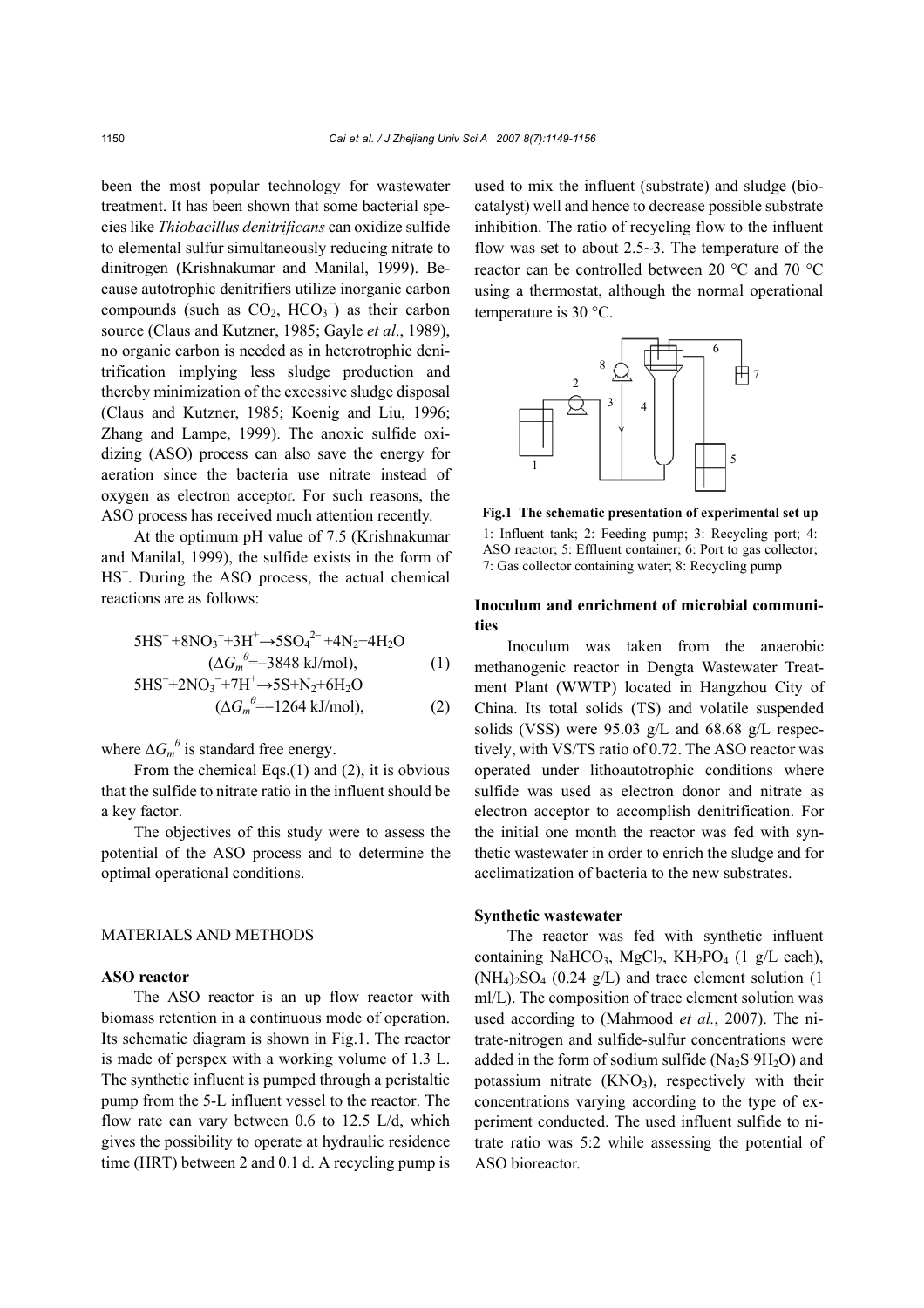#### **Operational parameters**

Operational and performance parameters used for ASO reactor include volumetric loading rates, HRT and removal efficiency (RE) (Mahmood *et al.*, 2007). Mass loading rate defines the amount of contaminant entering the ASO reactor per unit volume per unit time. HRT is the time that a unit volume of wastewater will remain in ASO reactor and overestimates the actual treatment time. RE is used to describe the performance of ASO reactor. As the loading rate is increased at fixed HRT, a point of saturation or the maximum RE corresponding to maximum microbial substrate utilization rate is observed. At fixed substrate concentration with decreasing HRT determines the minimum time period for maximum treatment efficiency. RE is the fraction of contaminant removed by bioreactor. RE is an incomplete descriptor of bioreactor performance because it varies with contaminant concentration, flow rate and bioreactor size and reflects only the specific conditions under which it is measured (Mahmood *et al.*, 2007).

#### **Analytical procedures**

Ammonium-nitrogen, nitrite-nitrogen, nitratenitrogen, pH, sulfide and sulfate were determined (both from influent and effluent) during the operation of ASO reactor. Ammonium nitrogen (NH<sub>4</sub><sup>+</sup>-N) was measured by Phenate method (APHA, 1998), nitrite

nitrogen  $(NO<sub>2</sub><sup>-</sup>-N)$  through colorimetric method and nitrate nitrogen  $(NO<sub>3</sub><sup>-</sup>-N)$  was analyzed through ultraviolet spectrophotometric screening method  $(APHA, 1998)$ , nitrite nitrogen  $(NO<sub>2</sub><sup>-</sup>-N)$  through colorimetric method and nitrate nitrogen  $(NO<sub>3</sub><sup>-</sup>-N)$ was analyzed through ultraviolet spectrophotometric screening method (APHA, 1998) on daily basis using spectrophotometer (Unico UV-2102 PC and 722S, China). The sulfide was determined by iodometric method and sulfate was measured through turbimetric method (APHA, 1998). The pH was determined according to Standard Method (APHA, 1998). A three-point calibration of pH meter was performed daily. TS concentrations were determined according to gravimetric method at 103 °C (APHA, 1998) and volatile solids (VS) were analyzed through gravimetric method at 550 °C (APHA, 1998).

#### **Statistical and graphical work**

Statistical work was carried out by using Microsoft Excel while computer program Sigma Plot V.10 was used to carry out graphical work.

## RESULTS AND DISCUSSIONS

### **Results**

During start up of ASO reactor, the concentra-

| Time<br>(d) | <b>HRT</b><br>(d) | Sulfide-sulfur        |                    |                     |                      | Nitrate-nitrogen    |                     |                     |                      |                     |                              |
|-------------|-------------------|-----------------------|--------------------|---------------------|----------------------|---------------------|---------------------|---------------------|----------------------|---------------------|------------------------------|
|             |                   | IC                    | EC                 | $RE^a$              | $LR^b$               | IC                  | EC                  | $RE^a$              | $LR^b$               | Nitrogen<br>formed  | $\mathbf c$<br>$Y_{\rm N_2}$ |
|             | 2.19              | 114.05<br>$\pm 2.36$  | 2.00<br>$\pm 0.32$ | 98.24<br>$\pm 0.32$ | 0.127<br>$\pm 0.004$ | 41.00<br>$\pm 1.21$ | 8.60<br>$\pm 0.60$  | 79.02<br>$\pm 2.03$ | 0.048<br>$\pm 0.05$  | 32.40<br>$\pm 2.11$ | 0.79<br>$\pm 0.08$           |
| 5           | 1.37              | 176.15<br>$\pm 5.48$  | 1.36<br>$\pm 0.14$ | 99.02<br>$\pm 0.31$ | 0.159<br>$\pm 0.005$ | 53.56<br>$\pm 6.84$ | 9.70<br>$\pm 1.16$  | 86.43<br>$\pm 0.57$ | 0.068<br>$\pm 0.001$ | 43.86<br>$\pm 4.64$ | 0.81<br>$\pm 0.09$           |
| 9           | 1.80              | 191.51<br>$\pm 10.0$  | 0.83<br>$\pm 0.21$ | 99.54<br>$\pm 0.15$ | 0.325<br>±0.008      | 60.48<br>$\pm 1.02$ | 10.96<br>$\pm 1.45$ | 82.47<br>$\pm 2.07$ | 0.103<br>$\pm 0.001$ | 49.52<br>$\pm 2.73$ | 0.81<br>$\pm 0.05$           |
| 16          | 1.13              | 236.40<br>$\pm 9.73$  | 0.96<br>$\pm 0.07$ | 99.59<br>$\pm 0.05$ | 0.406<br>$\pm 0.008$ | 68.96<br>$\pm 1.76$ | 7.86<br>$\pm 0.66$  | 88.95<br>$\pm 0.87$ | 0.117<br>$\pm 0.007$ | 61.10<br>$\pm 3.22$ | 0.88<br>$\pm 0.05$           |
| 20          | 0.90              | 255.40<br>$\pm 12.60$ | 1.45<br>$\pm 0.09$ | 99.46<br>$\pm 0.03$ | 0.568<br>$\pm 0.010$ | 82.50<br>±4.12      | 24.9<br>$\pm 3.22$  | 71.08<br>±3.89      | 0.190<br>$\pm 0.003$ | 57.60<br>$\pm$ 5.29 | 0.69<br>$\pm 0.06$           |
| 23          | 0.81              | 260.04<br>±13.87      | 1.12<br>$\pm 0.13$ | 99.57<br>$\pm 0.09$ | 0.679<br>$\pm 0.012$ | 72.20<br>$\pm 3.45$ | 20.57<br>$\pm$ 5.38 | 73.07<br>$\pm 6.85$ | 0.194<br>$\pm 0.005$ | 51.63<br>±4.39      | 0.71<br>$\pm 0.06$           |
| 26          | 0.75              | 264.09<br>±13.09      | 1.56<br>$\pm 0.62$ | 99.42<br>$\pm 0.24$ | 0.767<br>$\pm 0.011$ | 76.07<br>$\pm 6.06$ | 21.47<br>±4.36      | 72.39<br>±5.78      | 0.232<br>$\pm 0.004$ | 54.60<br>$\pm 6.21$ | 0.71<br>$\pm 0.08$           |

**Table 1 Performance of the ASO reactor during start-up**

*RE*: removal efficiency (%); *LR*: loading rate [kg/(m<sup>3</sup>·d)]; *IC*: influent concentration (mg/L); *EC*: effluent concentration (mg/L);  $Y_{N_2}$ : denitrifying yield (mg N<sub>2</sub>/mg NO<sub>3</sub>-N); <sup>a</sup>RE (%)=( $c_{\text{in}}-c_{\text{fin}}$ ) 100/ $c_{\text{in}}$ , where  $c_{\text{in}}$  is the concentration of pollutant in the influent and  $c_{\text{fin}}$  is its concentration in the effluent;  ${}^b L R$  is the amount of contaminant entering the ASO reactor per unit volume per unit time;  ${}^c Y_{N_2}$  is the amount of dinitrogen produced per mg nitrate nitrogen utilized in the ASO reactor (Note that the minor product such as nitrite can be ignored, because it is always less than 0.1 mg/L)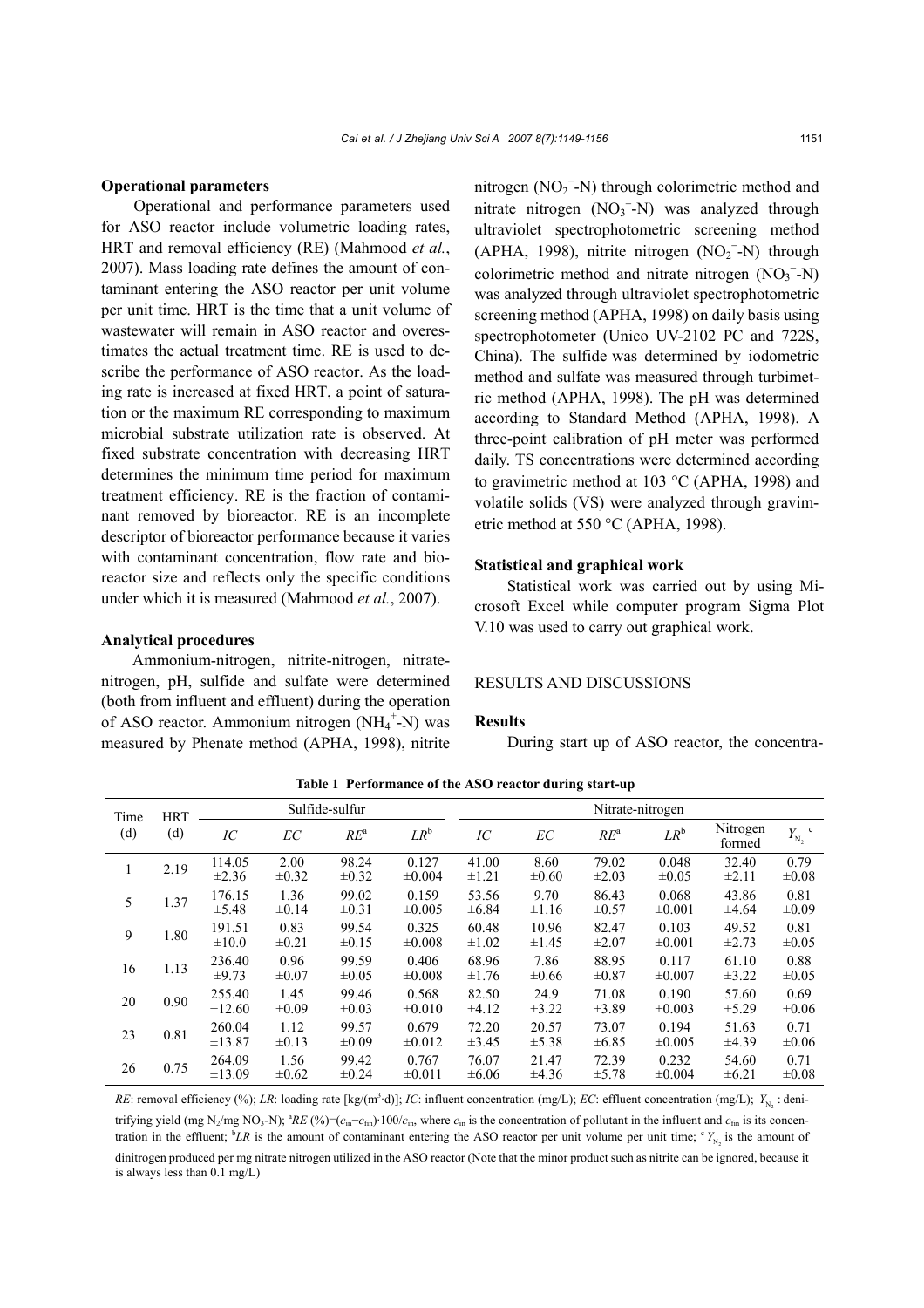tions of nitrate-nitrogen and sulfide-sulfur in the influent were increased from 40 mg/L to 69 mg/L and from 114 mg/L to 236 mg/L respectively, at the same time HRT was decreased stepwise from 2.19 d to 1.37 d (Table 1). The removal percentages of nitrate-nitrogen and sulfide-sulfur in ASO reactor were very high as can be seen in Table 1. The nitrate removal percentage remained higher than 80%, while sulfide removal percentage was approximately 99.5%. For the next  $17~26$  d, the concentrations of nitrate-nitrogen and sulfide-sulfur in the influent were kept increasing till 76.07 mg/L and 264.09 mg/L respectively. The removal percentages of nitrate-nitrogen and sulfide-sulfur were about 72.39% and 99.42% respectively. The volumetric loading rates of nitrate and sulfide were 0.071 kg/ $(m^3 \cdot d)$  and  $0.323 \text{ kg/(m}^3 \cdot d)$  respectively. The sulfide-sulfur in the effluent was lower than 2 mg/L (Table 1). After operating 26 d the reactor reached steady state, the criteria for which were sulfide and nitrate removal rates of over 95% and 70%, respectively. As these removal percentages remained stable for at least 15 d, these were considered as steady state criteria.

## 1. Potential of the ASO reactor

Volumetric loading rate is an important index to assess the potential of a bioreactor. At fixed HRT of 0.5 d, the influent sulfide-sulfur concentration was kept on increasing from 100 mg S/L to 580 mg S/L, the sulfide-sulfur volumetric loading rate ranged from 0.67 to 3.29 kg/( $m^3$ ·d) while the RE was maintained higher than 90% (Fig.2). Meanwhile, the sulfide-sulfur RE reached  $3.01 \text{ kg/(m}^3 \cdot \text{d})$ .



**Fig.2 Steady state performance of ASO reactor during loading tests at fixed HRT (0.5 d)** 

During HRT tests at fixed influent sulfide concentration with decreasing HRT from 1 d to 0.12 d, the sulfide-sulfur volumetric loading rate ranged from

0.52 kg/(m<sup>3</sup>·d) to 4.18 kg/(m<sup>3</sup>·d). The RE was maintained higher than 90% with effluent sulfide concentration of less than 2 mg/L during HRT tests (Fig.3).



**Fig.3 Effect of HRT on sulfide oxidation** 

At fixed HRT of 0.5 d, with increasing influent nitrate-nitrogen concentration from 24.2 to 140.7 mg/L, volumetric loading rate ranged from 0.16~0.81  $\text{kg/(m}^3 \cdot \text{d})$  with RE of 50.89%~100% (Fig.2). Keeping influent sulfide concentration constant, with decreasing HRT from 1 d to 0.12 d, the nitrate-nitrogen volumetric loading rate was in the range of  $0.12~1.73$  $\text{kg/(m}^3 \cdot \text{d})$ , while the RE ranged from 92% to 58.78%, and the nitrate-nitrogen volumetric removal rate was in the range of  $0.12 \sim 1.02 \text{ kg/(m}^3 \cdot \text{d)}$  (Fig.4).



**Fig.4 Effect of HRT on nitrate reduction in ASO reactor** 

#### 2. Effect of HRT

During the experiment, HRT had little impact on sulfide removal percentage. As HRT was decreased from 1 d to 0.12 d, the effluent sulfide-sulfur concentration remained lower than 1.29 mg/L, and RE was always kept higher than 99%. The optimum HRT for sulfide conversion was as low as 0.12 d (Fig.3).

HRT had a notable impact on nitrate removal percentage for the tested range. When HRT was de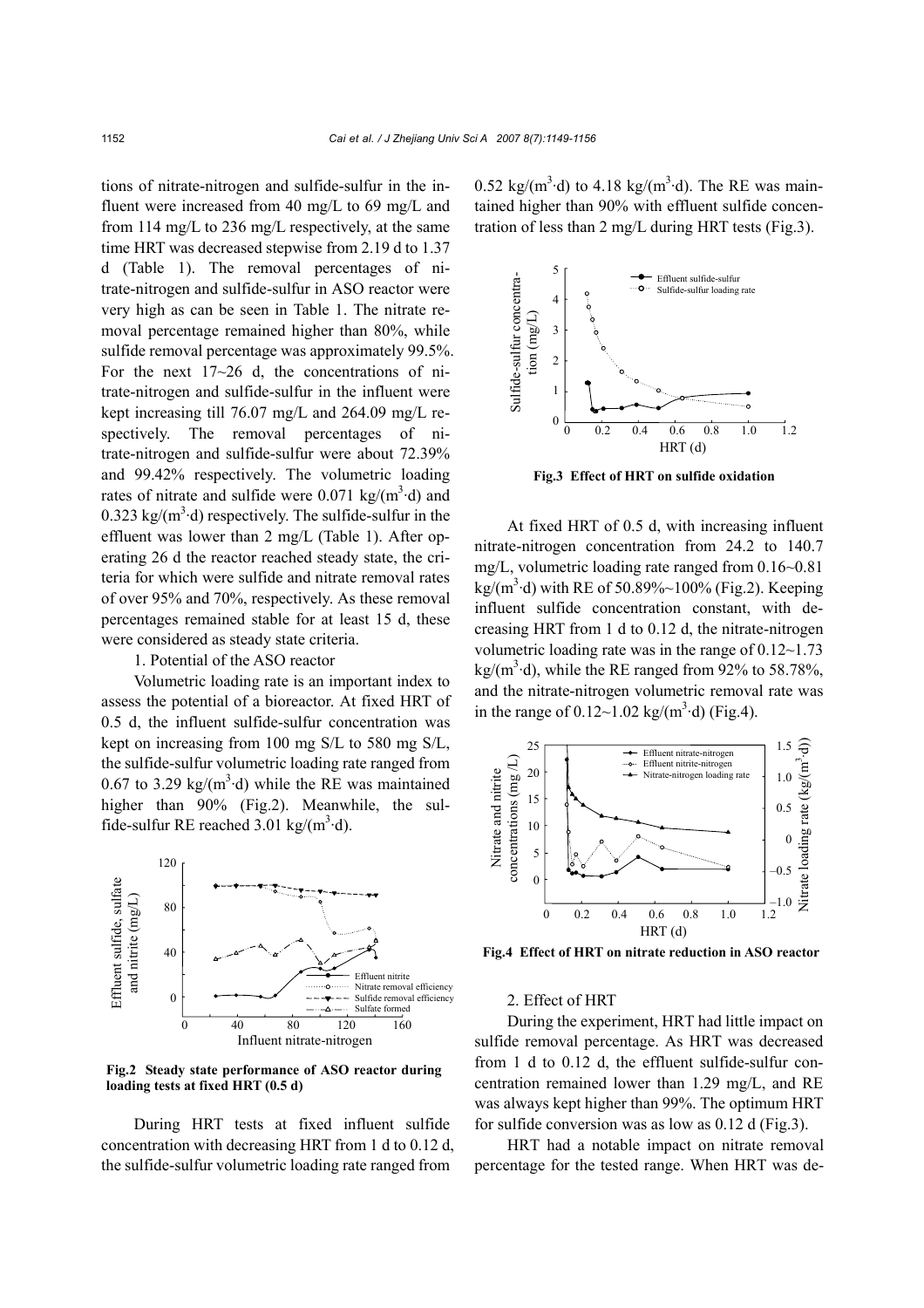creased from 1 d to 0.13 d, nitrate RE always remained higher than 92%. However, as HRT was decreased from 0.13 d to 0.12 day, effluent nitrate concentration rose to 22.3 mg/L, and RE dropped to 58.78%; at the same time the effluent nitrite concentration increased from 8.79 mg/L to 13.90 mg/L (Fig.4). So, the optimum HRT for nitrate conversion was about 0.13 d.

### 3. Effect of pH

Effluent pH is a good stability indicator of reactor performance. The effluent pH was plotted against sulfide and nitrate removal efficiencies observed during volumetric loading tests (Fig.5). It was obvious that the sulfide and nitrate removal was at its optimum in pH range of 7.6~8.1. As the sulfide-sulfur and nitrate-nitrogen volumetric loading was increased, the effluent pH also increased consequently resulting in a drop of sulfide and nitrate removal. Finally the process deteriorated at the effluent pH value of 9.2. Nitrate removal was found more sensitive to pH change compared with sulfide oxidation.



**Fig.5 Relation between pH and ASO reactor performance during volumetric loading tests** 

## **Discussion**

The present investigation was carried out using 5:2 sulfides to nitrate ratios aiming to get elemental sulfur as major oxidation product. Both sulfate and sulfur were produced due to partial oxidation during the present investigation. Our findings are quite consistent with earlier researches (Yang and Allen 1994a; 1994b; Sublette and Heskth, 1994; Chung *et al.*, 1996; Zhang and Lampe, 1999; Kleerebezem and Mendez, 2002; Vaiopoulou *et al*., 2005).

Higher sulfide volumetric loading rates (i.e. 4.18  $kg/(m^3 \cdot d)$  were achieved in the present investigation during HRT compared with earlier studies utilizing

chemotrophic systems for treatment of various kinds of wastewaters (Kobayashi *et al.*, 1983; Buisman and Lettinga, 1990; Lee and Sublette, 1993; Buisman *et al.*, 1993a; 1993b; Basu *et al.*, 1996; Khanna *et al.*, 1996; Janssen *et al*., 1997). According to the earlier investigations, the sulfide volumetric loading rate for biological treatment was  $0.042{\sim}0.294$  kg/(m<sup>3</sup>·d) (Stefess and Yebeb, 1989; Buisman, *et al.*, 1990; 1991; Buisman and Lettinga, 1990), while the maximum nitrate loading rate for biological denitrification was 0.175~0.594 kg/(m<sup>3</sup>·d) (Chen *et al.*, 1995; Koenig and Liu, 1997). Though Janssen *et al.*(1997) obtained 14  $\text{kg/(m}^3 \cdot d)$  sulfide loading rate while treating anaerobic effluents from sulfur-sludge; however their inlet sulfide concentration was lower (240 mg/L) compared with the present work. Moreover their sulfide RE was 90% whereas steady state sulfide RE during present study was always above 99%. During present study high inlet sulfide-sulfur volumetric loading rates ranging 100~540 mg/L were treated effectively in mixed microbial culture which have not been achieved by previous studies reported above (Buisman and Lettinga, 1990; Buisman *et al.*, 1993a; 1993b; Lee and Sublette, 1993; Janssen *et al.*, 1997; Reyes-Avila *et al.*, 2004).

The influent sulfide concentration had little influence on sulfide removal percentage in the range of 100~580 mg/L and the reactor worked smoothly. As sulfide concentration was increased, the effluent sulfide concentration went up slightly, but removal percentage always remained higher than 90%. Judged by the sulfide conversion, the optimum sulfide concentration might possibly be higher than 580 mg/L (Fig.2). There was no detectable effluent nitrate concentration with the increasing influent nitrate concentration, from 24.2~39.1 mg/L, as removal percentage was 100%. But as the influent nitrate-nitrogen concentration was increased to 140.7 mg/L, the nitrate removal percentage decreased to 50.89%, with effluent nitrate concentration of 69.1 mg/L. When influent nitrate-nitrogen concentration reached 67.5 mg/L, nitrite began to accumulate in the reactor. Also, the performance of the reactor was not as stable as before. According to the nitrate conversion and the nitrite accumulation, the optimum nitrate-nitrogen concentration is about 70 mg/L (Fig.6).

Mass balance analysis was carried out to underpin the nature of biochemical reactions occurring in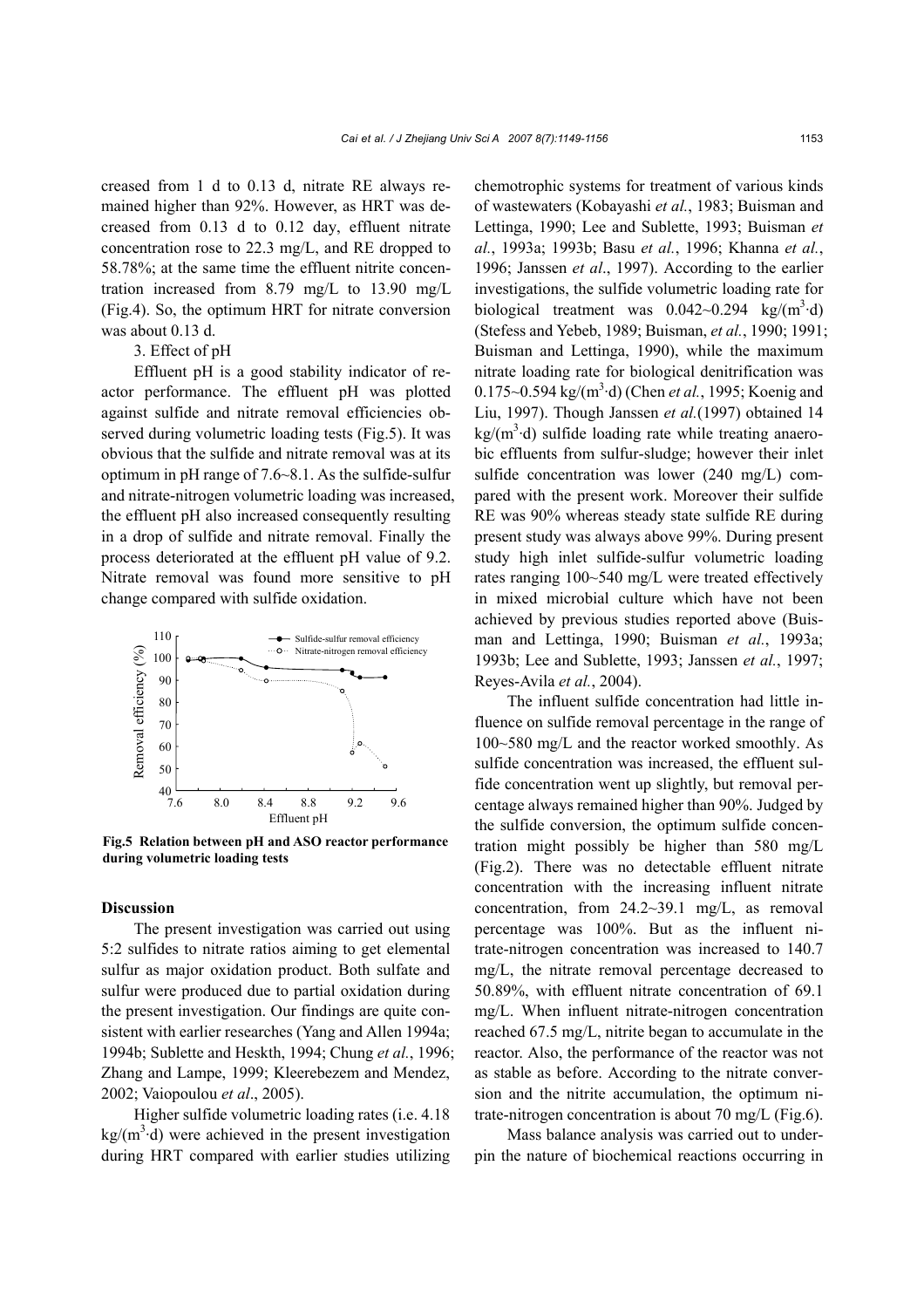

**Fig.6 Steady state reactor performance at fixed HRT (0.5 d)** 

the bioreactor. Eq.(2) shows the sulfide and nitrate reacted at S:N ratio of 5:2. According to Eq.(2) each mg of sulfide (as HS<sup>-</sup>) oxidized can produce 0.97 mg of sulfur and  $0.17$  mg of N<sub>2</sub>; while each mg of nitrate reduced can contribute to 1.29 mg of sulfur and 0.225 mg of  $N_2$ . During loading tests, at sulfide-sulfur concentration of 100 mg/L produced an effluent of 0.96 mg/L implying that 99.04 mg sulfide was involved in sulfur formation. Hence the expected sulfide formation was 99.04×0.97=96 mg/L. However some amount of sulfate detected in the effluent was 33.62 mg/L implying that due to partial sulfide oxidation 35% sulfide might have been converted to sulfate while about 65% sulfide was converted to sulfur. Likewise the expected sulfur formation at influent sulfide-sulfur concentration of 580 mg/L can be evaluated based on the principle of stoichiometry. About 50 mg/L sulfate was detected at 580 mg/L sulfide-sulfur concentration. It can be assumed logically that the rest of the sulfide must have been oxidized to elemental sulfur.

The contribution of nitrate-nitrogen towards sulfide oxidation can also be analyzed. Eq.(2) shows that each mg of nitrate-nitrogen reduced could produce 1.29 mg of sulfur. At 100.25 mg/L influent nitrate-nitrogen, the amount of effluent nitrate was 14.9 mg/L thus 85.35 mg/L contributed for sulfide oxidation. Expected amount of sulfur should be 110.10 mg/L; while 30.09 mg sulfate was detected in the effluent (Fig.2). It means that the rest of the sulfide must have been converted to elemental sulfur in the bioreactor. Likewise analysis of 140 mg/L influent nitrate-nitrogen would result in the production of 180 mg/L sulfur based on stoichiometry of reaction Eq.(2). At 140 mg/L influent nitrate-nitrogen concentration,

sulfate observed was 50 mg/L suggesting a partial oxidation. Denitrifying yield of ASO reactor has been presented in Fig.6 at various sulfide and nitrate loadings at fixed HRT of 0.5 d. It shows that denitrifying yield decreased sharply over sulfide-sulfur and nitrate-nitrogen loadings of 2.5 and 0.6 kg/ $(m^3 \cdot d)$ respectively. Similar findings of partial sulfide oxidation were obtained during HRT experiment.

During studies on biooxidation of sulfide by pure culture of *Thiomicrospira* sp., Gadekar *et al*.(2006) established that sulfate formation was related to the sulfide to nitrate concentrations. Lower values of sulfide to nitrate ratio resulted in sulfate as the main product of sulfide biooxidation while increasing this ratio produced very much less amount of sulfate. Our results accord with earlier investigations regarding the effects of influent sulfide to nitrate ratios during biooxidation of sulfide. Janssen *et al*.(1997) observed that lower sulfide to oxygen ratios resulted in the production of both sulfur and sulfate, while under oxygen limited conditions thiosulfate was the main product.

Wang *et al*.(2005) showed that both sulfide concentration and the inlet sulfide to nitrate ratios were determinant of sulfide oxidation. The desirable levels for achieving sulfur as main product were proposed to be less than 9 mmol/L sulfide and inlet sulfide to nitrate ratios ranging 1.6~2.5, respectively. The present investigation was carried out using inlet sulfide to nitrate ratios of 2.5. As the influent sulfide was increased at fixed sulfide-sulfur to nitrate-nitrogen ratios and HRT, partial sulfide oxidation occurred resulting in sulfur as major biooxidation product which was indicated by the white color of the sludge (Krishnakumar and Manilal, 1999). Organic sulfur in cells can be estimated by measuring volatile solids as sulfur comprises 1% of dry cell weight (Shuler and Kargi, 2002). However, it was not possible to measure volatile solids frequently due to the very slow growth rate of bacterial communities and thus smaller amount of sludge. The effects of different sulfide to nitrate ratios in ASO reactor should be investigated further to underpin the exact mechanism of the process.

At fixed HRT toxic substrate increments did not inhibit the substrate utilization. The concentration of sulfide and nitrate did not increase in the reactor due to efficient utilization by microbial biomass in the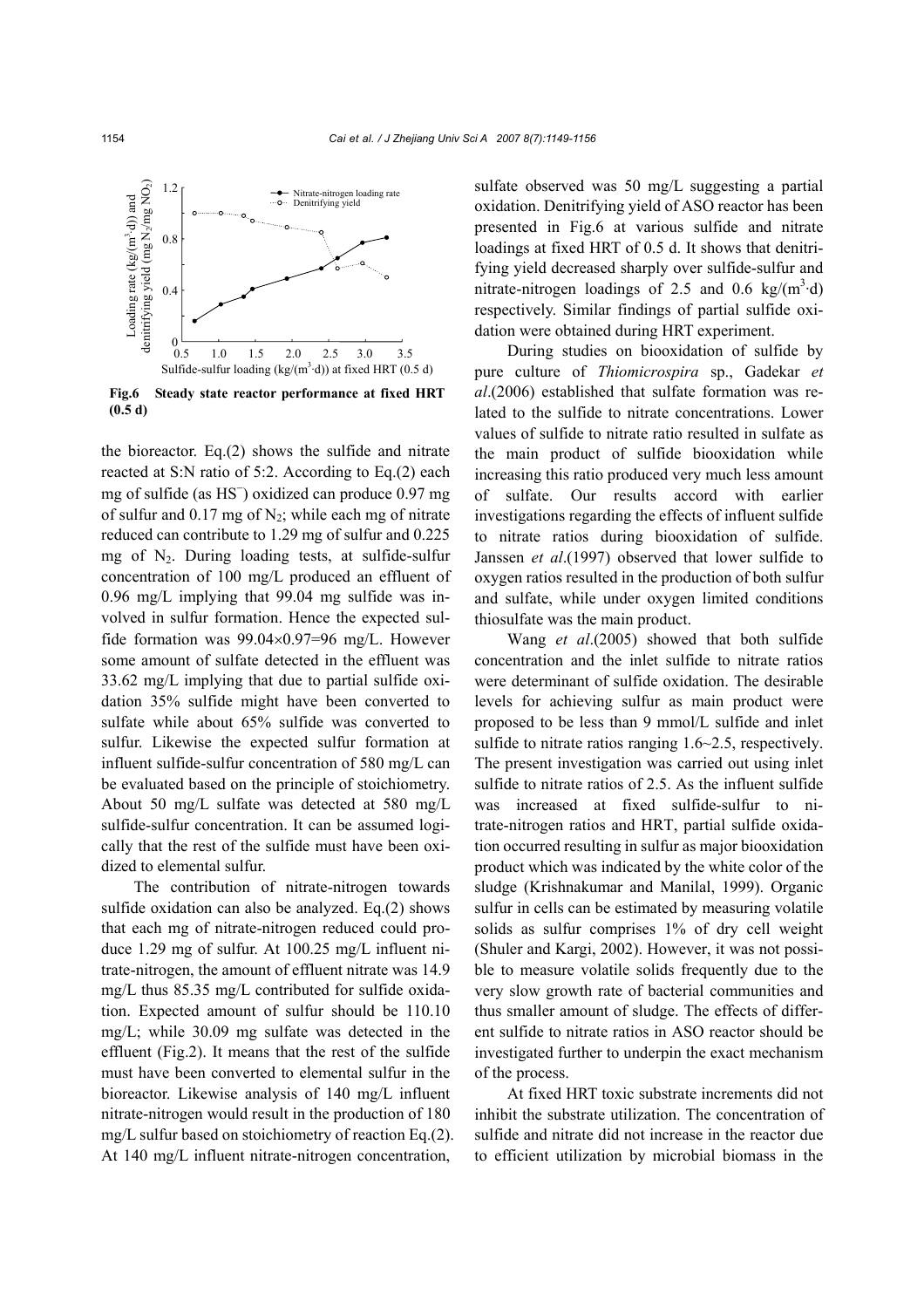reactor. At lower concentrations the reaction rate increases with an increase in substrate (Rittmann and McCarty, 2002). However, when maximum rate is reached beyond which substrate concentrations become inhibitory, causing a decrease in reaction rate. Such kind of inhibition is called as self-inhibition, which is also called as Haldane or Andrews's kinetics (Rittmann and McCarty, 2002). Sudden drop in the ASO reactor performance utilizing nitrate might be due to self-inhibition.

At fixed substrate concentration with decreasing HRTs, the reactor can tolerate shorter HRTs with high influent volumetric loading rates if specific growth rate of microorganisms under the conditions is greater than HRT applied. However, if the influents are highly concentrated containing high volumetric loading rates at shorter HRTs, the specific growth rate of bacteria can be inhibited resulting in the building up of toxic substrates in the reactor. As ASO reactor with nitrate as electron acceptor tolerated shorter HRT of about 3 h (0.13 d), bacterial populations involved will not be able reproduce faster enough than they are removed from the reactor. The reactor population would continue to increase and substrate concentrations continue to decrease until the microbial population size and substrate concentrations reach their steady state conditions. The present biotechnology can be applied to treat sulfides of crude oil and sewers.

## **CONCLUSION**

The sulfide oxidation in ASO reactor was partially producing both sulfate and sulfur; but the amount of sulfate produced was approximately one third that of sulfur. The process is capable of tolerating high influent substrate concentration i.e. 580 mg/L sulfide-sulfur and 140.7 mg/L nitrate-nitrogen with sulfide-sulfur and nitrate-nitrogen volumetric loading rates of 4.18 kg/( $m^3$ ·d) and 1.73 kg/( $m^3$ ·d) respectively at 0.13 d HRT. The reactor can tolerate higher loading rate at shorter HRT compared with longer HRT. The process can tolerate lower HRT but careful operation is needed while decreasing HRT. At HRT of 0.13 d, sulfide-sulfur and nitrate-nitrogen removal efficiencies were always maintained higher than 99% and 92% respectively. Nitrate conversion is more sensitive to HRT than sulfide conversion since the process performance deteriorated abruptly when HRT was decreased from 0.13 d to 0.12 d. The process can tolerate relatively lower nitrate concentration. The removal percentage dropped to 85% when the influent nitrate-nitrogen concentration was higher than 110 mg/L. In order to avoid nitrite accumulation in the reactor, the influent sulfide-sulfur and nitrate-nitrogen concentrations should be kept at 280 mg/L and 67.5 mg/L respectively.

#### **References**

- APHA (American Public Health Association, Inc.), 1998. Standard Methods for the Examination of Water and Wastewater (20th Ed.). New York, USA.
- Basu, R., Clausen, E.C., Gaddy, J.L., 1996. Biological conversion of hydrogen sulfide into elemental sulfur. *Environ. Prog.*, **15**(4):234-238. [doi:10.1002/ep.670150412]
- Bhambhani, Y., Singh, M., 1991. Physiological effects of hydrogen sulfide inhalation during exercise in healthy men. *Appl. Physiol.*, **71**:1872-1877.
- Buisman, C.J.N., Lettinga, G., 1990. Sulfide from anaerobic waste treatment effluent of a paper mill. *Wat. Res.*, **2**4(3):313-319. [doi:10.1016/0043-1354(90)90006-R]
- Buisman, C.J.N., Bert, G., Ijspeert, P., 1990. Optimization of sulfur production in biotechnological sulfide-removing reactor. *Biotechnol. Bioeng.*, **35**(1):50-56. [doi:10.1002/ bit.260350108]
- Buisman, C.J.N., Ijspeert, P., Lettinga, G., 1991. Kinetic parameters of a mixed culture oxidizing sulfide and sulfur with oxygen. *Biotechnol. Bioeng.*, **38**(8):813-821. [doi:10.1002/bit.260380803]
- Buisman, C.J.N., Boer, J.D., Boonstra, J., 1993a. A New Biotechnological Method for H2S Removal from Biogas. TAAPI Proceedings, p.773.
- Buisman, C.J.N., Bloembergen, J.R., Paalvast, C., 1993b. Biological Sulfur Recovery from Paper Mill Effluent. TAAPI Proceedings, p.841.
- Chen, F.G. , Li, W.G. , Pan, G.M. , Liu, J.X. , Jin, C.J., 1995. The study of nitrogen removal with anoxic-aerobic biomembrane process. *China Environ. Sci.*, **15**(2): 135-138.
- Chung, Y.C., Huang, C., Tseng, C.P., 1996. Operation optimization of *Thiobacillus thioparus* CH11 biofilter for hydrogen sulfide removal. *J. Biotechnol.*, **52**(1):31-38. [doi:10.1016/S0168-1656(96)01622-7]
- Claus, G., Kutzner, H.J., 1985. Autotrophic denitrification by *Thiobacillus denitrificans* in a packed bed reactor. *Appl. Microbiol. Biotechnol.*, **22**(4):289-296. [doi:10.1007/ BF00252032]
- Gadekar, S., Nemati, M., Hill, G.A., 2006. Batch and continuous biooxidation of sulfide by *Thiomicrospira* sp. CVO: Reaction kinetics and stoichiometry. *Wat. Res.*, **40**(12):2436-2446. [doi:10.1016/j.watres.2006.04.007]
- Gayle, B.P., Boardman, G.D., Sherreard, J.H., Benoit, R.E., 1989. Biological denitrification of water. *J. Environ. Eng.*,